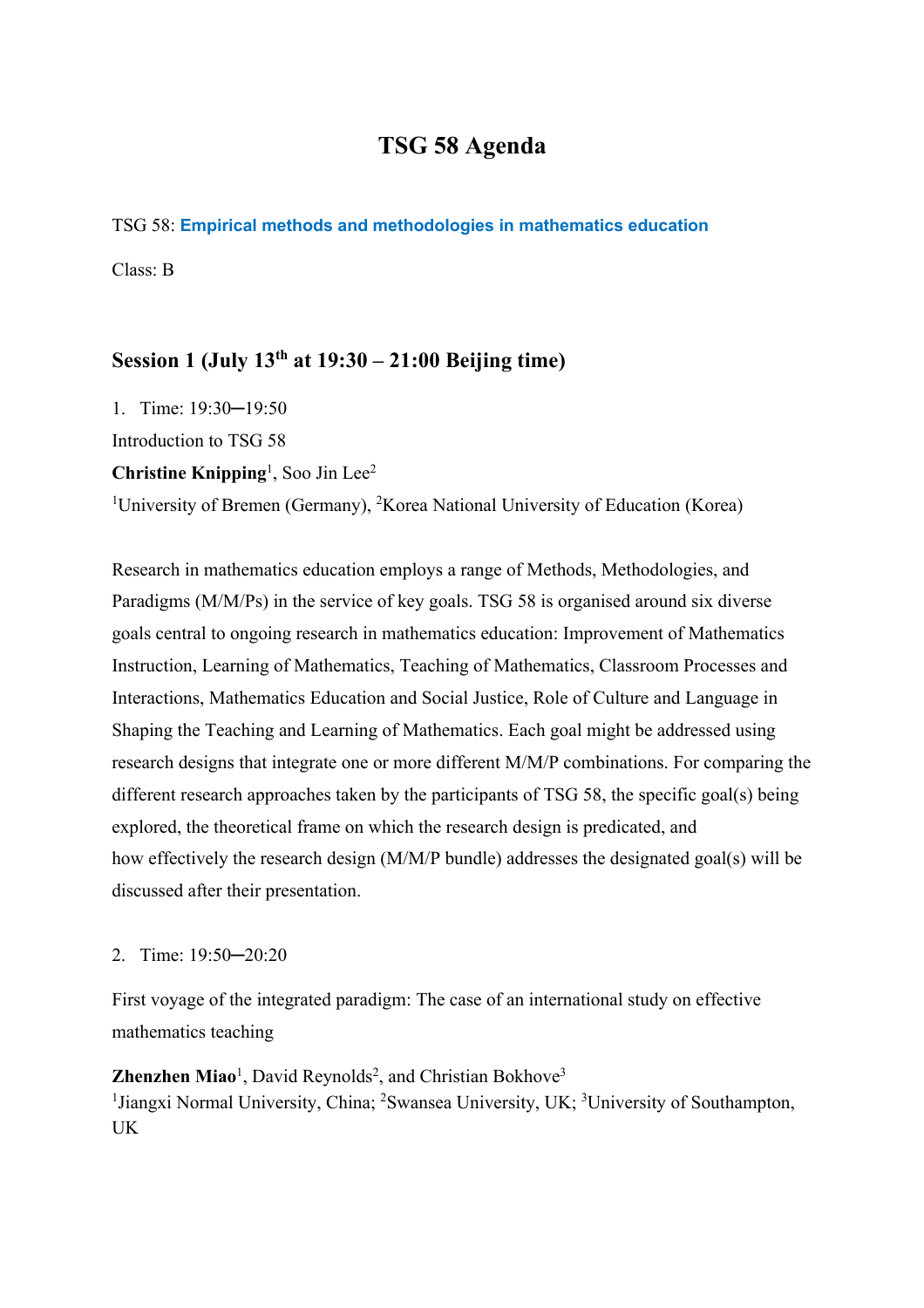Albeit increasing popularity of the mixed methods approach, studies of this kind often cease before sufficient syntheses across methods and evidence. This paper showcases in-depth integration of a set of quantitative and qualitative methods in a recent international study on the effectiveness of mathematics teaching. The study involved children (n=579) aged nine to ten and their maths teachers (n=19) from England and China and employed methods including both structured and unstructured lesson observations, video-stimulated interviews and focus groups, questionnaires for pupils (MET) and teachers (TALIS), and pre- and posttests (TIMSS 2003 items). Results and findings from 'hard' evaluations and 'soft' perspectives were interwoven in multiple layers to gain deeper insight into what might work internationally in maths teaching and learning, how and why. Methodologically, this international endeavour saw the birth of an updated version of the mixed methods approach – the Integrated Paradigm – and carved a more holistic path for conducting optimal research in mathematics education and beyond in the post-paradigm-war era.

#### 3. Time: 20:20─20:35

The teaching of mathematical thinking: The conceptualization of a special class teacher in China

Na Li $^1$ , Ida Ah Chee Mok $^2$ <sup>1</sup>Central China Normal University (China), <sup>2</sup>The University of Hong Kong (Hong Kong)

Teacher's perspectives on mathematical thinking always have a significant impact on their teaching. A "special class" teacher in China was interviewed to obtain a portrayal of her conceptions on mathematical thinking and the teaching of mathematical thinking. Results show that the teacher treated mathematical thinking as a tool for learning mathematics and suggested six kinds of mathematical thinking supported with examples in her own teaching: categorization, symbolic-graphic combination, simplification, transformation, generalization and specialization.

#### 4. Time: 20:35─20:50

Teaching design of combination from HPM perspective

Fan Weiyuan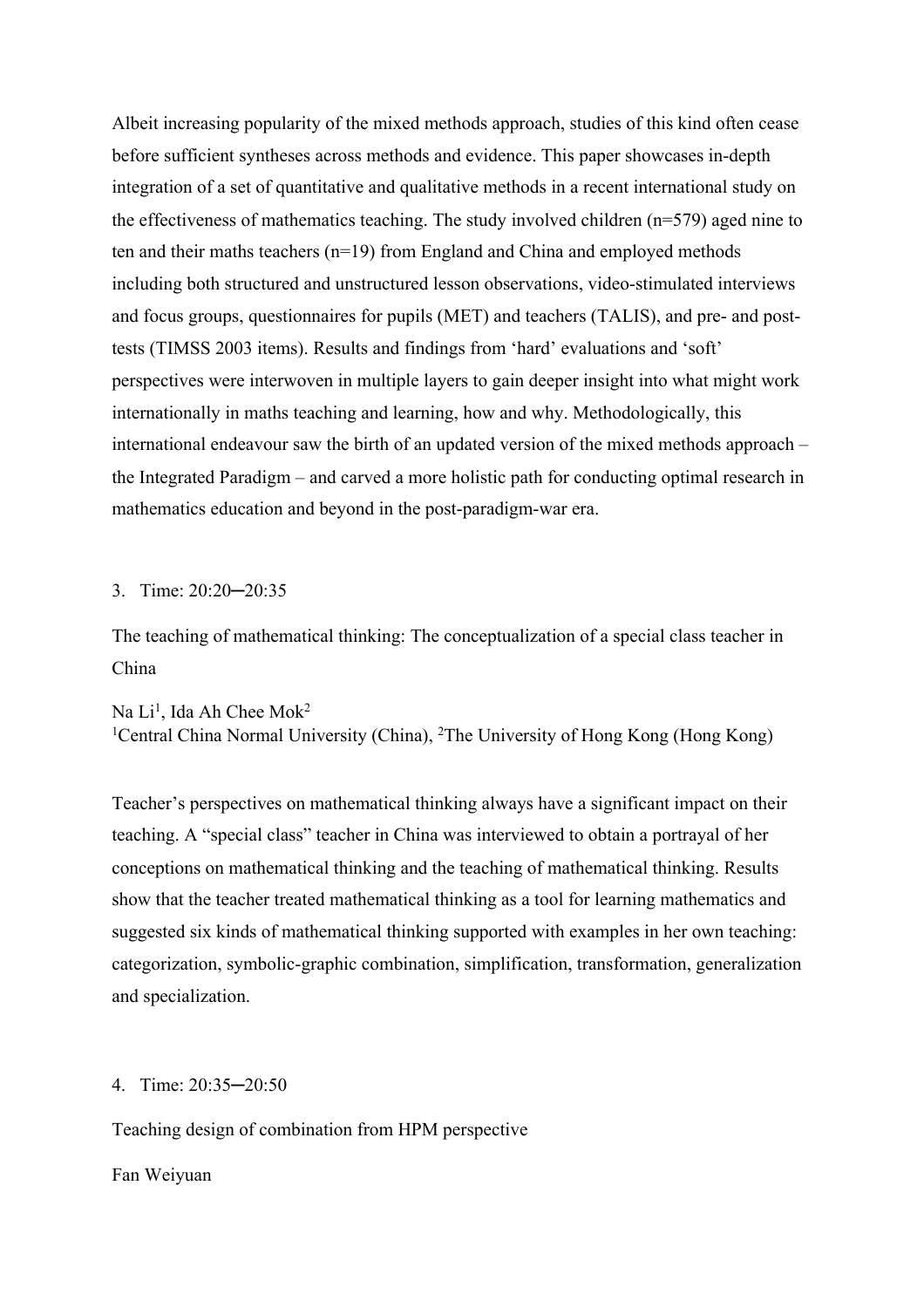Jiading No.1 High School, Shanghai (China)

In this paper, teaching design of "combination (lesson 1)" is conducted from the perspective of HPM, integrating historical materials of mathematics into the classroom teaching with additional, replicating and adaptive methods to fully tap the educational value of historical materials of mathematics and appreciate the charm of mathematical culture. All these efforts were done to help students correctly differentiate combination from permutation. The Xinjiang regional culture element was integrated based on the students' learning condition to promote students' understanding of the combination number's formula. 218 effective questionnaires from 6 classes were analyzed to learn about students' mastery of "Combination (Lesson 1)". Finally, a conclusion is drawn based on the analysis of the 218 effective questionnaires and the evaluations from 9 teachers including experts who observed the class.

5. Time: 20:50─21:00

Summarizing Discussion

**Christine Knipping**<sup>1</sup> , Soo Jin Lee2

<sup>1</sup>University of Bremen (Germany), <sup>2</sup>Korea National University of Education (Korea)

 $\mathbb{R}^n$  . The contract of the contract of the contract of the contract of the contract of the contract of the contract of the contract of the contract of the contract of the contract of the contract of the contract of

### **Session 2 (Fri July 16th, 21:30-23:00 Beijing time)**

1. Time: 21:30─22:00

Understanding the relations between instructional quality and task quality in mathematics classrooms

Ann-Kristin Adleff<sup>1</sup>, Natalie Ross<sup>1</sup>, Gabriele Kaiser<sup>1</sup>, Johannes König<sup>2</sup> & Sigrid Blömeke<sup>3</sup> <sup>1</sup>University of Hamburg (Germany), <sup>2</sup>University of Cologne (Germany), <sup>3</sup>University of Oslo (Norway)

The quality of mathematics instruction is a complex, multi-dimensional construct. The studies TEDS-Instruct and TEDS-Validate aim to better understand this phenomenon by measuring the instructional quality and the quality of the tasks that the students work on. This allows to examine the relations between different dimensions of instructional quality and aspects of task quality. Trained raters assessed the instructional quality in the classrooms using a standardized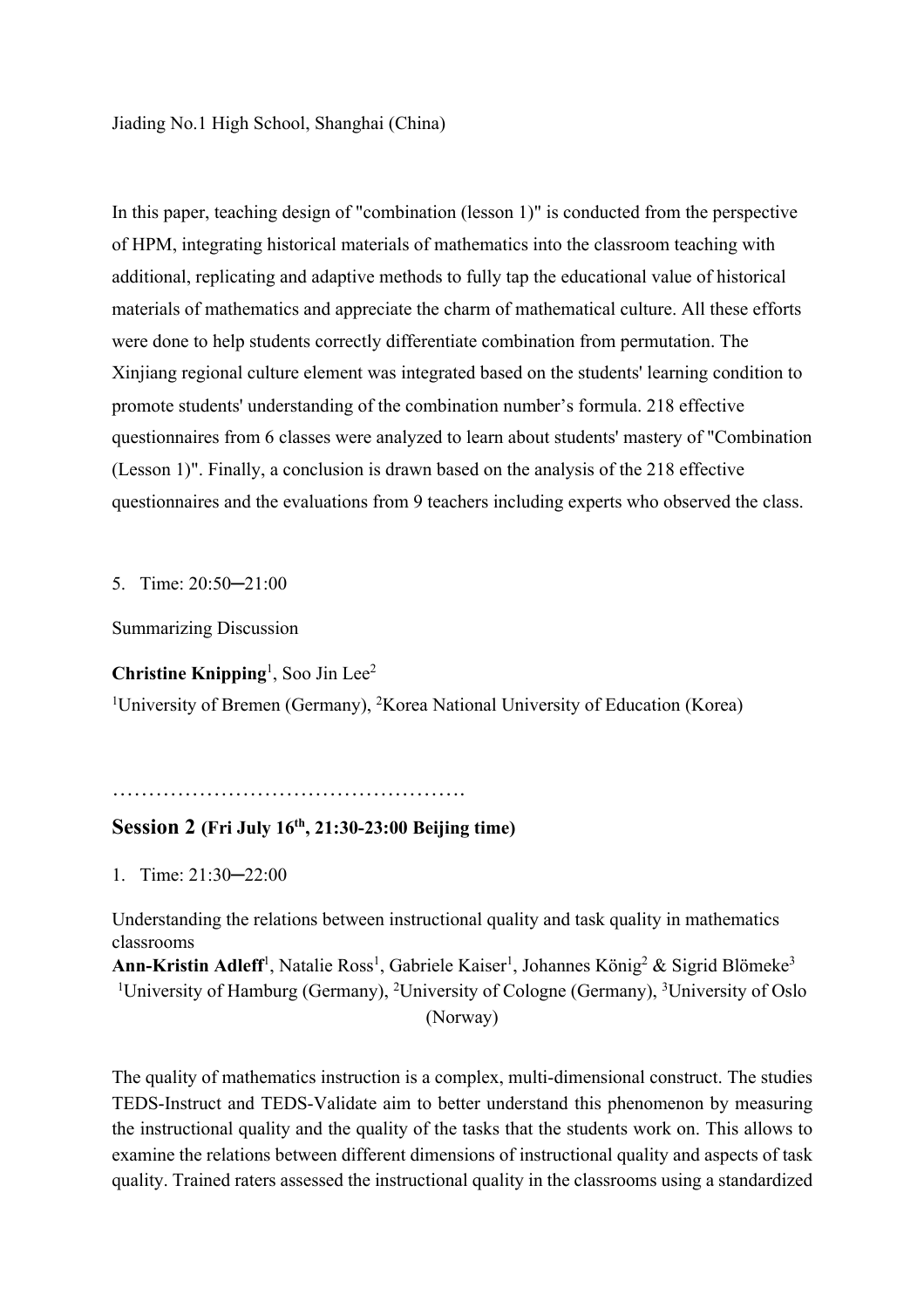observation protocol comprising items concerning the surface and the deep structure of instructional quality. The potential of the tasks taken from the observed classrooms was rated based on a newly developed classification scheme for mathematical tasks. First results suggest the validity and reliability of the instruments. However, the quantification of classroom processes and of task potentials leads to a significant loss of information, resulting in a limited overview of the complex concept that is instructional quality.

2. Time: 22:00—22:15

What is six-questions cognitive model? Ying Zhou, Xiaofeng Lan, Tommy Tanu Wijaya Guangxi Normal University (China)

Knowledge transfer is not easy especially for mathematics. There are various factors that needs to be considered and think about how to transfer the knowledge effectively. The traditional teaching method does not help students to achieve deep learning and to solve this problem, there is a need to new learning method. The 6-questions cognitive model is a new learning model that is developed in China in 2012. This model can stand on its own or can also be combined with a technology-based learning media. This research aims to introduce the 6-questions cognitive model by using a qualitative method. Researchers did a literature research to know the deeper meaning of the 6-questions cognitive model. The result of this research shows that the cognitive model can help students to achieve deep learning and it can also be combined with a technology-based learning media. This research result can be use by teachers to teach mathematics in school. Future research can find out about the effect of 6 questions cognitive model on the students' high order thinking skill.

### 3. Time: 22:15─22:30

Units coordination as a theoretical construct to understand students mathematical activities" **Soo Jin LEE**, Jaehong SHIN Korea National University of Education (Korea)

Students' ability to reason with quantitative units, especially, their ability to produce and coordinate multiple levels of units has been considered as a cognitive core, connected to their development of several mathematical concepts including counting, whole number multiplication and division, integer addition, fraction, ratio and proportion, algebra, and function. In this paper, we are going to introduce Steffe(1992)'s Units Coordination and how the theoretical construct can be used to understand mathematical activity of cognizant subjects. Specifically, we will share our analysis of one student JuHa who reasoned with two levels of units as given and could create three levels of units in activity.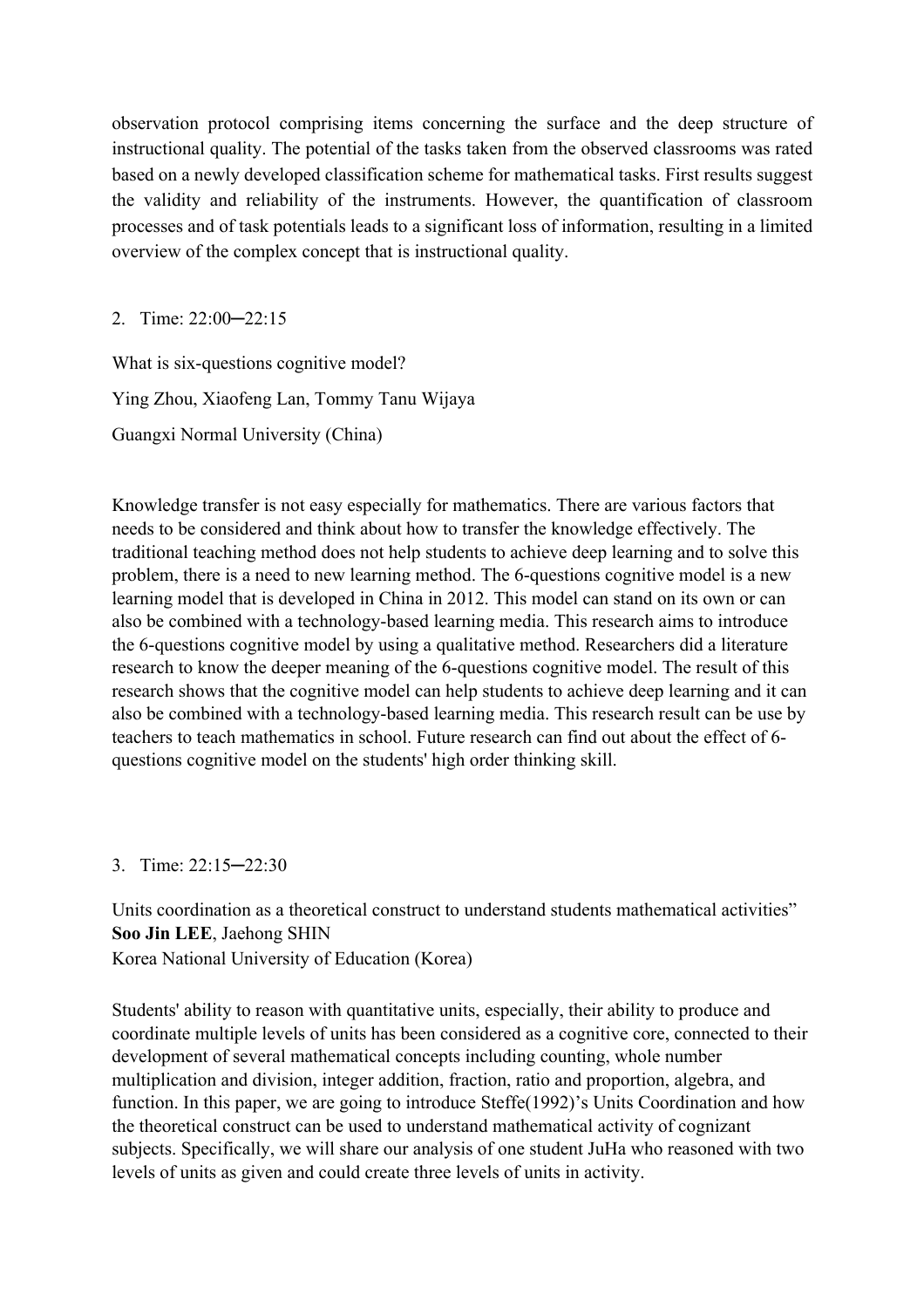#### 4. Time: 22:30─22:45

The influence of ICT on the students' science literacy at the national and student level based on ITU IDI Index and PISA2015

**Zhenrong Xiong**, Ying Zhang, Bo Li, Na Li Central China Normal University (China)

Big data in education is inseparable from the wide application of information and communication technology (ICT). Based on the ITU international IDI report and PISA2015 student ICT report, this study explores the relationship between ICT development and students' scientific literacy in 14 developing countries or regions including China. This study has revealed that at the national level, the central and local government should control the development level of ICT reasonably, and lay a solid foundation for realizing the modernization of education; at the student level, schools or educators should actively improve students' ICT abilities, guide them to establish a correct ICT usage concept since childhood , and strictly control their total time of using electronic products rather than frequencies.

5. Time: 22:45─22:50

Poster Presentation I: The Effectiveness of teaching mathematics in circle equation by using 5E instructional model in inquiry-based learning

### **Try Kimhor,**

National Institute of Education, Phnom Penh (Cambodia)

Cambodia aspires to reach the status of an upper-middle-income country by 2030 and a highincome country by 2050. Consequently, the Royal Government is focusing on human resource development to ensure competitiveness in an increasingly open regional labor market among the ASEAN countries. In this case, mathematics is a science subject which is a foundation among all of sciences subjects. Hence, this paper is manual support mathematics teacher for teaching in circle equation by using 5E instructional model in inquiry-based learning.

6. Time: 22:50─22:55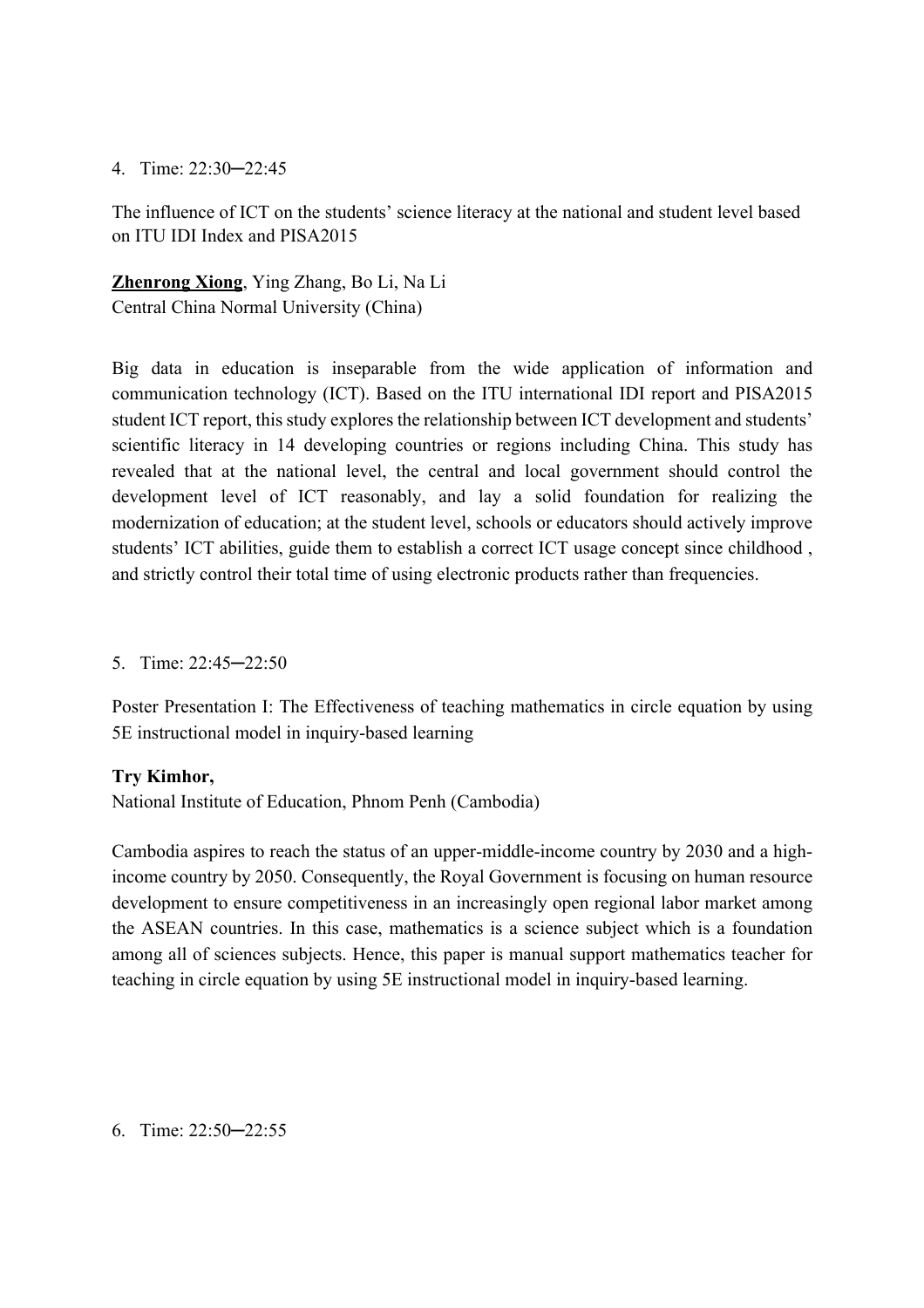Poster Presentation II: The trend of mathematics teaching method has changed from fragments to systematics

Lin Yi<sup>1</sup>, **Tommy Tanu Wijaya<sup>2</sup>**, Zhou Ying<sup>3</sup>

1,2,3Guangxi Normal University, Guilin, China

According to the school observation, There are still fragmentation and superficiality problems in front-line teachers' mathematics teaching method. The reason is that the general system theory has not been rooted in the mathematics teaching method. This study aims to develop Dick-Carey model of systematic design and used in the learning activity. Based on system analysis model, Dick-Carey model of systematic design, and the "Six Questions" cognitive concepts, this paper tries to construct a systematic plan of teaching mathematics At the same time, taking the design of "intersecting lines" as an example, this paper explores the effective strategies of systematic design in mathematics teaching.

7. Time: 22:55─23:00

Summarizing Discussion

Christine Knipping<sup>1</sup>, Soo Jin Lee<sup>2</sup>

<sup>1</sup>University of Bremen (Germany), <sup>2</sup>Korea National University of Education (Korea)

…………………………………………

## **Session 3 (Sat July 17th, 14:30-16:30 Beijing time)**

1. Time: 14:30─15:00

Eye movements and collaborative problem solving: what do long fixations tell about student cognition?

**Markku S. Hannula<sup>1</sup>, Enrique Garcia Moreno-Esteva<sup>1</sup> & Miika Toivanen<sup>2</sup>** <sup>1</sup>University of Helsinki (Finland) & <sup>2</sup>SeeTrue Technologies (Finland)

Eye-tracking is a method to get information on student cognition as it happens. In MathTrack project we use mobile eye-tracking to study eye movements in the context of collaborative problem solving. In this paper we report the gliding average fixation durations of four collaborating students using both paper and GeoGebra to solve a non-routine geometry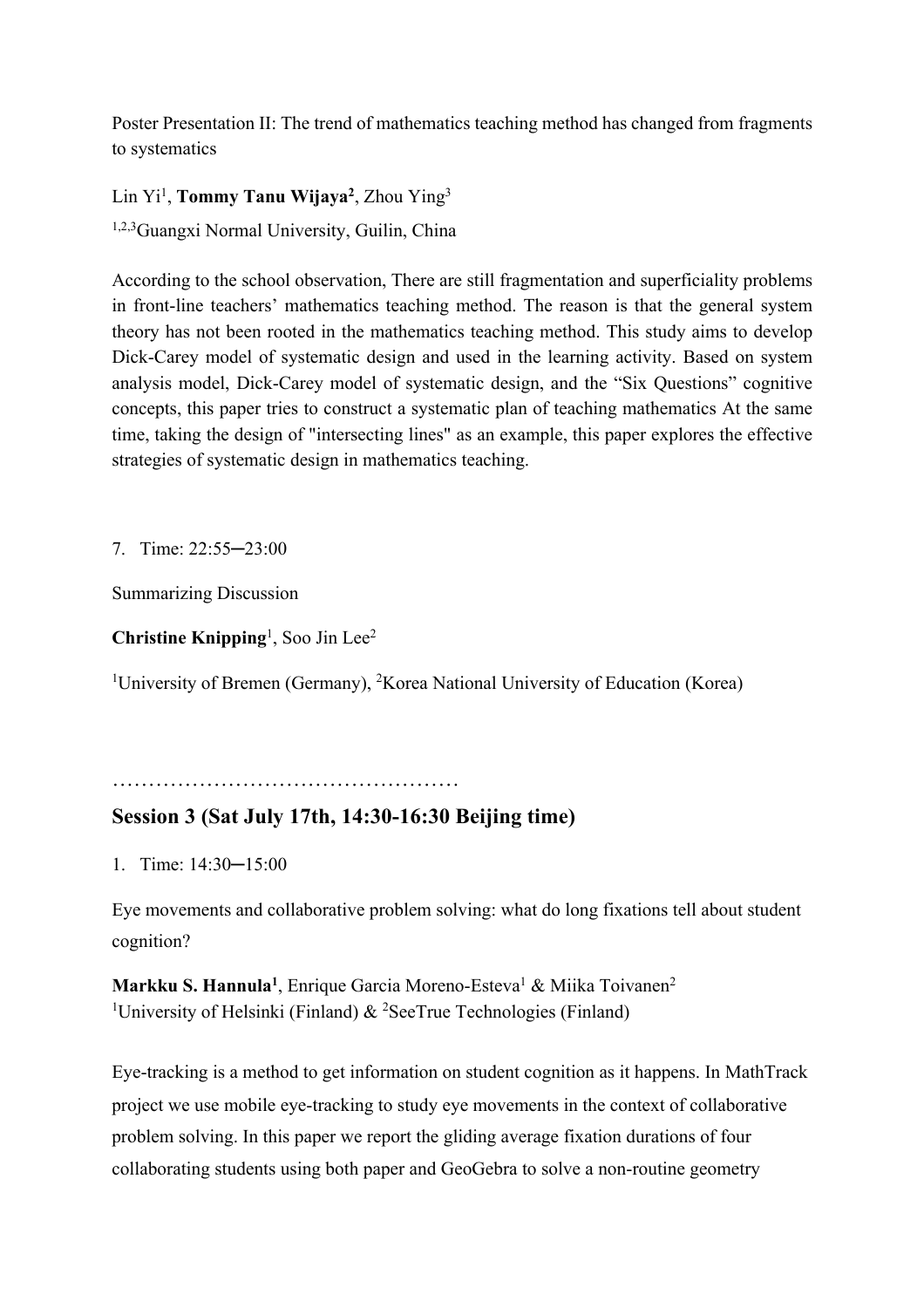problem.. We identified four types of student activity related to long fixations: 1) Manipulating GeoGebra (18 events), 2) Looking at a figure (6 events), 3) Drawing on paper (5 events), and 4) Looking at a person speaking (3 events).

2. Time: 15:00─15:15

Examining the phenomenon of interlocutors talking past each other in collaborative proof constructions **Ann Sophie Stuhlmann**

Universität Hamburg

The reported study examines students' small group work dealing with proving unique existence within the scope of an undergraduate linear algebra class. The focus is on communication processes in group work settings involving a tutor; more precisely, interaction situations are explored, in which the interlocutors seem to talk past each other. An interactionist perspective was chosen to explore the phenomenon. Audio recordings of authentic small group proving activities, which were supported by a tutor, were collected along with the related materials created by the participants during the activities. Data analysis was based on transcripts of the audio recordings, which were interpreted through interaction analyses. The results indicate that due to different understandings in the context of mathematical uniqueness students attributed different meanings to certain words and expressions, which prevented the students from negotiating a consensus during the proving process.

3. Time: 15:15─15:30

Summarizing Discussion

Christine Knipping<sup>1</sup>, Soo Jin Lee<sup>2</sup>

University of Bremen<sup>1</sup> (Germany), Korea National University of Education<sup>2</sup> (Korea)

4. Time: 15:30─15:45

Using MRGQAP to analyse the development of mathematics pre-service trainees' communication networks

Christian Bokhove<sup>1</sup>, Jasperina Brouwer<sup>2</sup>, Chris Downey<sup>3</sup>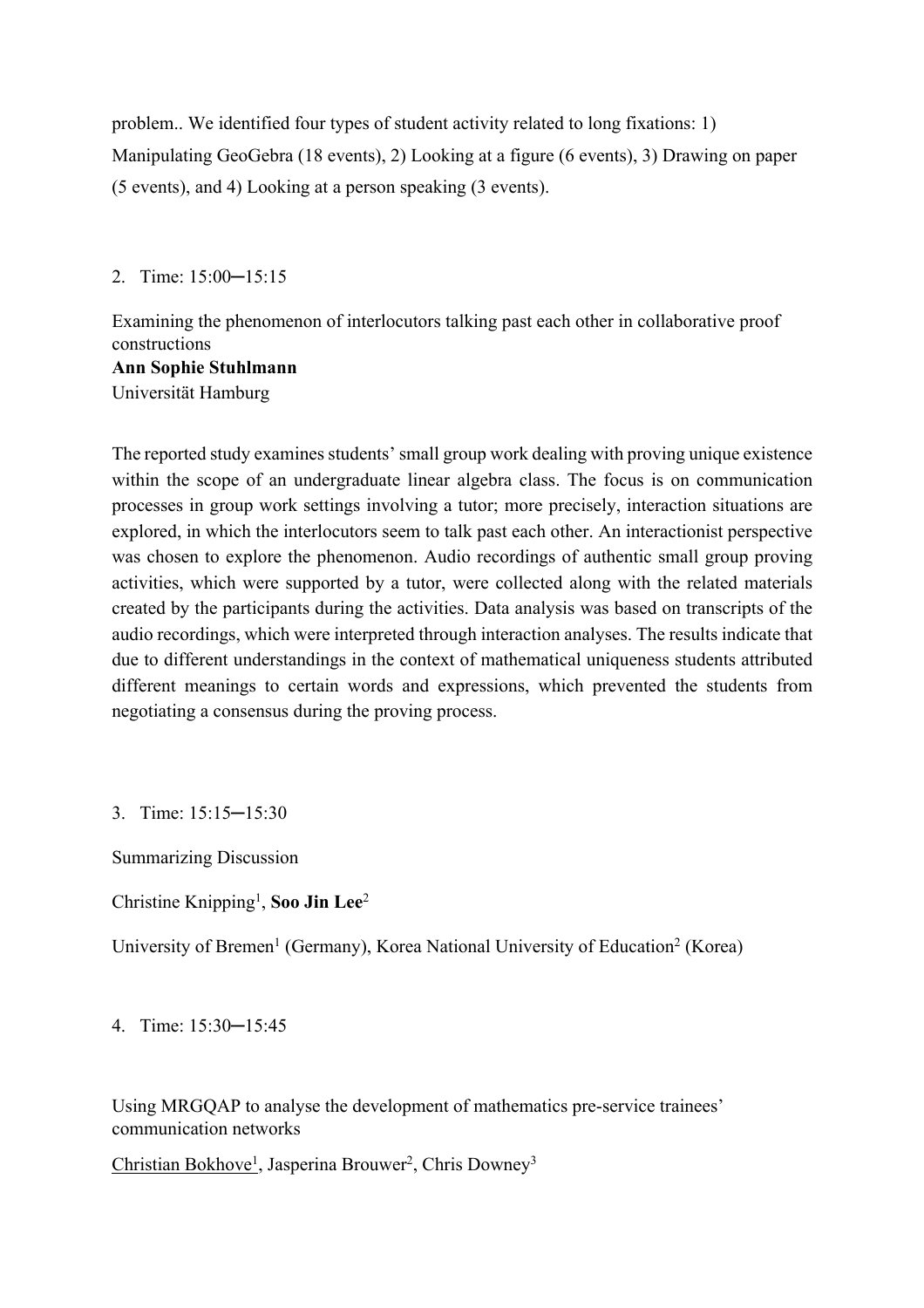University of Southampton<sup>1</sup>, University of Groningen<sup>2</sup>, University of Southampton<sup>3</sup>

This paper looks at a data analysis method for analyzing longitudinal network data called MRQAP. We describe a dataset from a study on the development of peer networks of one cohort of pre-service mathematics trainees in the south of England and apply the MRQAP method to its four timepoints. We include attributes for gender, study programme, trust and self-efficacy. The analysis shows that MRQAP is a viable data analysis method for looking at the longitudinal development of networks. We conclude with a short discussion of further methodological challenges and limitations.

### 5. Time: 15:45─16:00

Case study of personalized teaching based on the Q-learning algorithm in the era of big data

**Lei Wang,** Yong Zhang, Na Li, Bo Li Central China Normal University

The latest advances in information technology and data science make it possible to study various phenomena in the educational process and explain the reasons behind it, and then provide personalized education support, especially in traditional school education. A Qlearning based personalized learning framework is developed to model it as a dynamic optimization problem and solve with the Q-learning algorithm. A specific case of high school mathematics teaching is used to illustrate how to carry out personalized teaching intervention under the goal of maximizing academic performance, given students' characteristics.

### 6. Time: 16:00─16:15

Learning research in a laboratory classroom: Advancing methodology and technology

Man Ching Esther Chan & David Clarke Melbourne Graduate School of Education, The University of Melbourne (Australia)

This paper follows up on the ICME-13 paper (Chan & Clarke, 2016) to provide an update on the development of the Social Unit of Learning project, which generated an extensive multimodal data set (lesson video, audio, and artefacts) using a laboratory classroom facility at the University of Melbourne, Australia. The project was designed to investigate the social aspects of classroom practice, particularly focusing on student-student and student-teacher interactions. Ten video cameras and up to 15 audio inputs recorded the interactions of eleven classes of Year 7 students ( $N = 264$ ) and their teacher as they engaged in purposefully developed mathematical activities. A multi-theoretic research design was used which involved